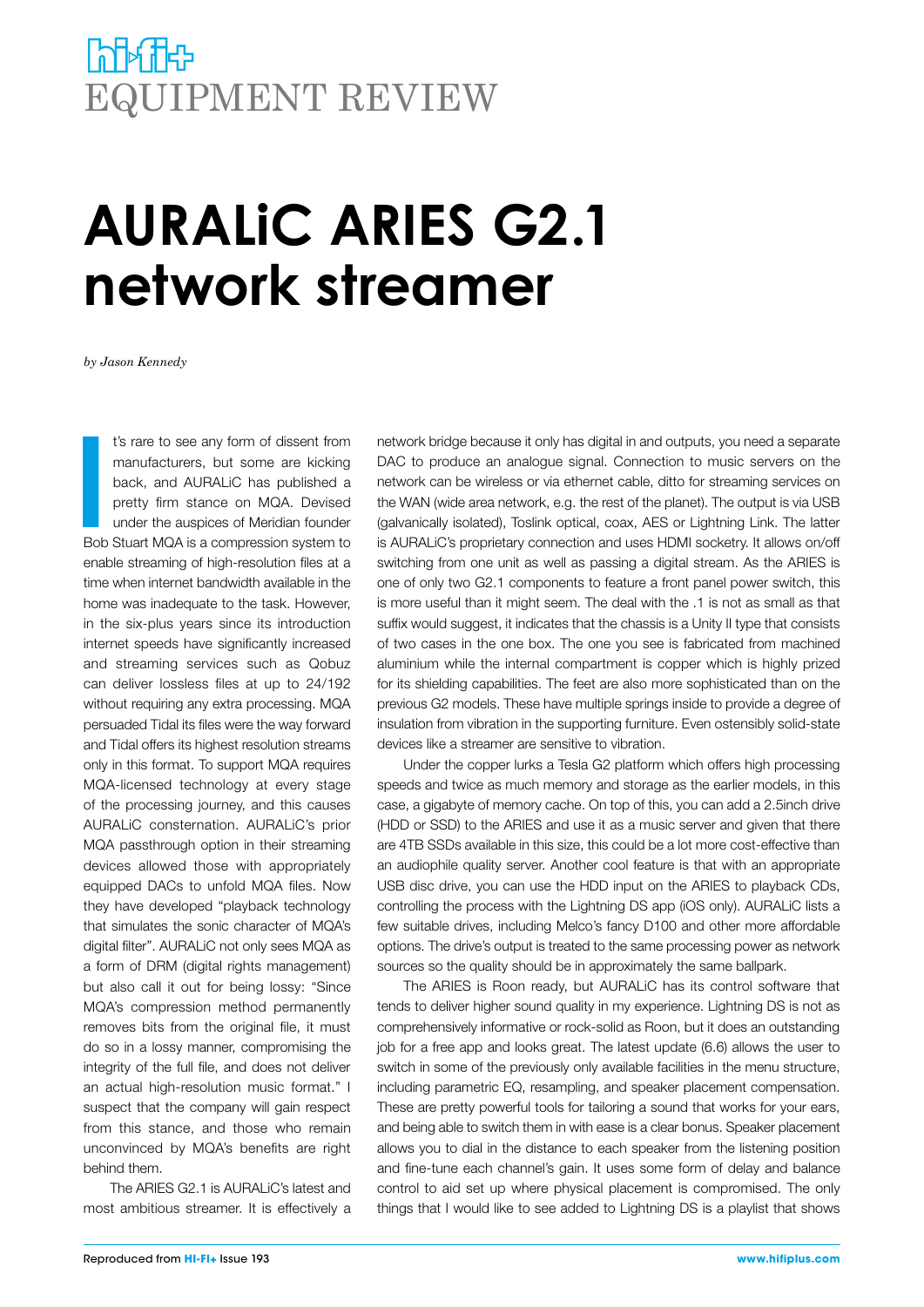

tracks already played and those coming up. When you go down a rabbit hole with Qobuz, for instance, it's not always easy (nearly impossible) to remember what you've been playing. The other minor niggle is that when viewing the list of artists in your collection those that have artwork missing from any album get no image on the artist icon, even if the other 20 albums under that artist do have it. Missing metadata is the bane of the streaming audio enthusiast's life.

In the first instance, I used the ARIES G2.1 with its natural partner the VEGA G2.1 recently reviewed for this publication (issue 191), it was still in the system. The source was an Innuos Zenith SE server and the network switch an Ansuz X-TC, a combination that hit the ground running with the first random piece of music I played, ostensibly for warm-up purposes.

I warmed up (figurative and literally... it's bloody cold as I write this) with Arve Henriksen's Cartography [ECM] which is a pretty good recording for sure but through this AURALiC pairing revealed itself to be somewhat better than expected. It has a presence and realism that's uncanny thanks to the impressively low-level resolution and dynamic range that the ARIES and VEGA revealed. The next album I put on sounded veiled and manipulated, by comparison, ECM knows its stuff that's for sure, but you need quiet and resolute equipment to make that as clear as was apparent here.

I found a great recording of Ryan Adams and the Cardinals live on archive.org a few years back (*Live at Das Haus*) and it always sounds surprisingly real, here it was genuinely impressive with bass notes to die for in the intro to 'Magnolia Mountain'. Bootlegs never sounded like this in the analogue era! While the ARIES loves a great recording, it can do remarkable things for lesser ones. Bugge Wesseltoft and Prins Thomas' 'Furuberget' [Jazzland] reveals itself to be that rare thing; a track sounds better on digital than vinyl. The AURALiC pairing brings out a sparkle in the highs which opened up the soundstage even though this is an artificial, reverb derived effect. The acoustic on the Engegård Quartet's Haydn pieces [String Quartet, In D, Op. 76, No. 5 – Finale, 2L] is natural, the timbre of the original instruments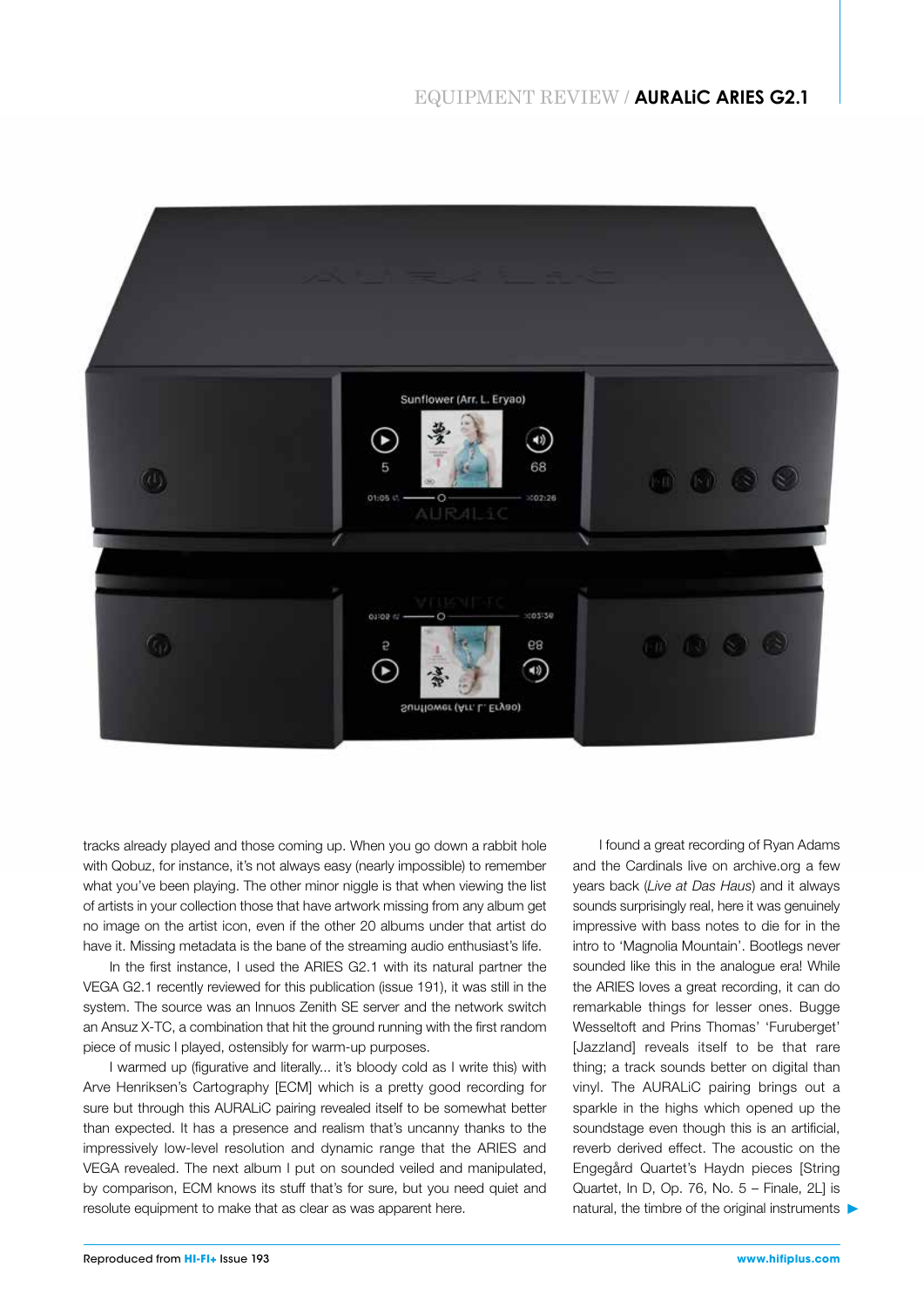*"This made an excellent case for the G2.1, which delivered significantly greater realism of tone."*



resonating in the space while the playing sounds more 'math chamber' than Bach. On an older recording, Quartetto Italiano playing Beethoven [Complete String Quartets, Decca], the piece's enormous dynamic range is superb, the sense of woodenbodied instruments vibrating in front of you being strong indeed. Charles Mingus' *Pithecanthropus Erectus* [Atlantic] was less successful, but because it sounds so good on the vinyl, analogue recordings tend to be like that as a rule. A less ancient alternative in D'Angelo's 'Untitled (How Does It Feel)' [*Voodoo*, Virgin] was far more successful and surprisingly open. It generally sounds thick, and plenty of this effect remained, but the ARIES made it easier to hear into the mix.

I contrasted the CAD USB I cable I generally use with the HDMI that AURALiC includes in the box, which is not a fancy cable and probably cost less than the box. Unsurprisingly this did not improve upon the £650 CAD cable which delivers far greater image depth, tighter timing and much stronger engagement. AURALiC tells me that you need to look at an Audioquest Diamond HDMI for best results, which is more pricey still. I also briefly contrasted the ARIES G1

with its bigger and newer brother; this made an excellent case for the G2.1, which delivered significantly greater realism of tone, clarity of bass, articulation across the board and a sense that the sound was less loud without changing volume level. The G1 rarely sounds loud on its own, but that's the problem with comparisons; they make it apparent that you're missing out, ignorance being bliss and all that. I also used a different DAC to see if there was a particular synergy between the two AURALiC components. The alternative was a Merason DAC1, which is similar to the ARIES G2.1 proved to be a fabulous partner. The combo producing calm, focussed and solid sound with a depth of image and power of drive that was compelling; in fact, it proved difficult to put down so engaging were the results.

The degree of transparency offered was not entirely beneficial, the problem being that material provided by the so-called hi-res streaming services sounded notably flat compared with the music on a local drive. This system made an excellent case for owning the piece you want to hear at its best. It was still effortless to enjoy streaming services so long as the music was strong enough but the thrill power served up by Innuos, and Melco servers were in another league. Someone introduced me to the mid-'90s Joan Osborne album Relish [Mercury] recently with the track 'Pensacola', her raw vocal and the power of straightforward backing giving it a rare emotional impact. Scanning the rest of the titles I realised that I'd heard her before on a compilation singing 'St. Teresa', great to find it wasn't a one-off. The ARIES G2.1 helped clarify the lyrics of both tunes and illuminate the tone of the electric guitar. At times like this, I wonder why we pay so much for vinyl, I know it can be better, but when streaming is this good, you wonder if it's worth it.

I read another reviewer saying that he thought CD sounded so much better than streaming audio that he couldn't see the point. I think the problem is that doing streaming well is as hard as building a great turntable, arm, cartridge